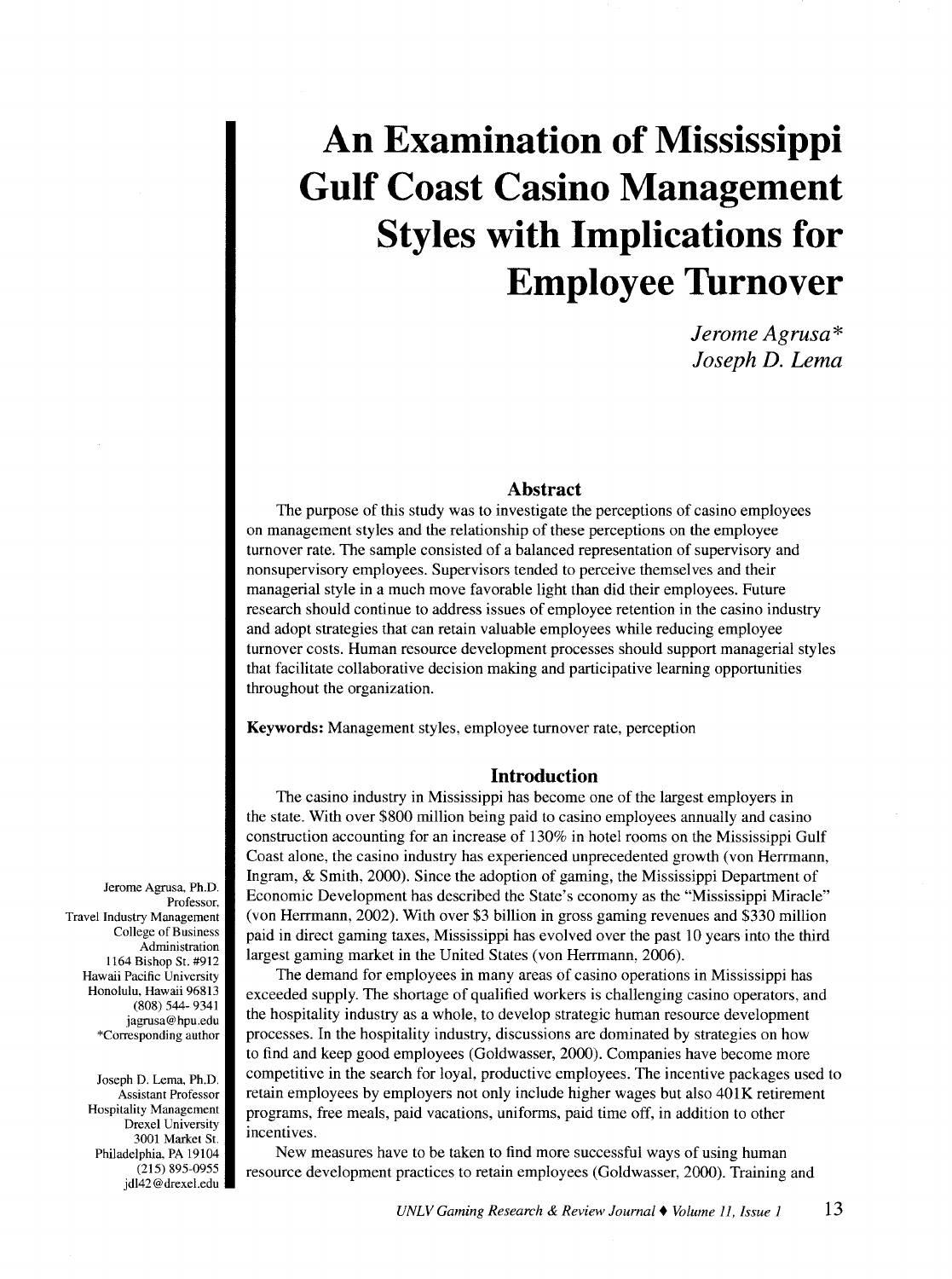development, education, performance improvement, and learning are a number of common terms associated with progressive human resource development processes (Phillips, 1999). Once regarded as a personnel department's responsibility, human resource development has evolved into a process that can be integrated into all aspects of an organization (Nadler & Wiggs, 1986). Furthermore, Nadler and Wiggs argue that one of the most critical factors of success in an organization may be directly linked to human resources (people). In the hospitality industry, Iverson (2001) explains, that success is tied to organizations that are able to put people (customers and employees) first, despite increasingly higher levels of competition. Effective human resource development activities help develop employees to their fullest potential, leading to greater levels of employee and customer satisfaction (Nadler & Wiggs, 1986).

As reported from senior executives within the hospitality industry, some of the overarching issues for hospitality organizations include retention, education, training, and recruitment. In addition, positive solutions are needed to help transition employees and adopt strategies that help maintain a stable workforce to efficiently meet the needs of high growth areas such as the hospitality and casino industry (U.S. Department of Labor, 2005). In addition to hiring the right person for the job, employee retention in the casino industry has become a critical issue. Maintaining a stable workforce through employee retention will help reduce the employee replacement cycle that may be defined as employee turnover (Woods, 1997).

Analyzing individual employees' needs and perceptions can provide insight into effective leadership and an overall management style may be identified. Hersey, Blanchard, and Johnson (2000) argue that managers must use different leadership styles depending on the situation as well as have a greater understanding of the needs and perceptions of different employees that may help fit a particular situation. Considering that managers are challenged to perform a variety of roles in a hospitality organization, management style may be defined as an overall method of leadership styles.

#### **Purpose**

The purpose of this study was to investigate the perceptions of management styles for supervisory and nonsupervisory employees working in the casino business. Furthermore, the relationship between the employee's perceptions on management styles and the employee turnover rate was also examined. Similar perceptions of favorable management styles between supervisors and nonsupervisors will contribute to lower employee turnover rates.

### **Review of the Literature**

When investigating the issue of employee retention, many surveys and studies reveal that more people leave their job because they do not get along with their boss or supervisor than for any other reason (Joyce, 2006). Direct service employees, particularly, are the people who come in the closest contact with the customer on a daily basis. The customer will often make a decision to return to an establishment based on their interaction with a single employee. When valuable employees continually leave an organization, it has a direct effect on the customer experience. If customers cannot relate to the employees, business is affected in a negative way (Goldwasser, 2000).

Customer turnover (guests that leave and do not return) that is directly related to employee turnover is a challenge for many casino operations. Customer and employee turnover both have a direct link to the bottom-line and profit (Sanders & Knight, 1997). The seriousness of employee turnover is evident in the hotel and restaurant industry "with an average hourly employee turnover rate of 125% and rates as high as 300% in some segments" (Goldwasser, 2000, p. 1). There are direct and indirect costs associated with employee turnover, including time and effort. The U.S. Department of Labor declares that a company pays "at least one-third of a new hire's annual salary to replace an employee"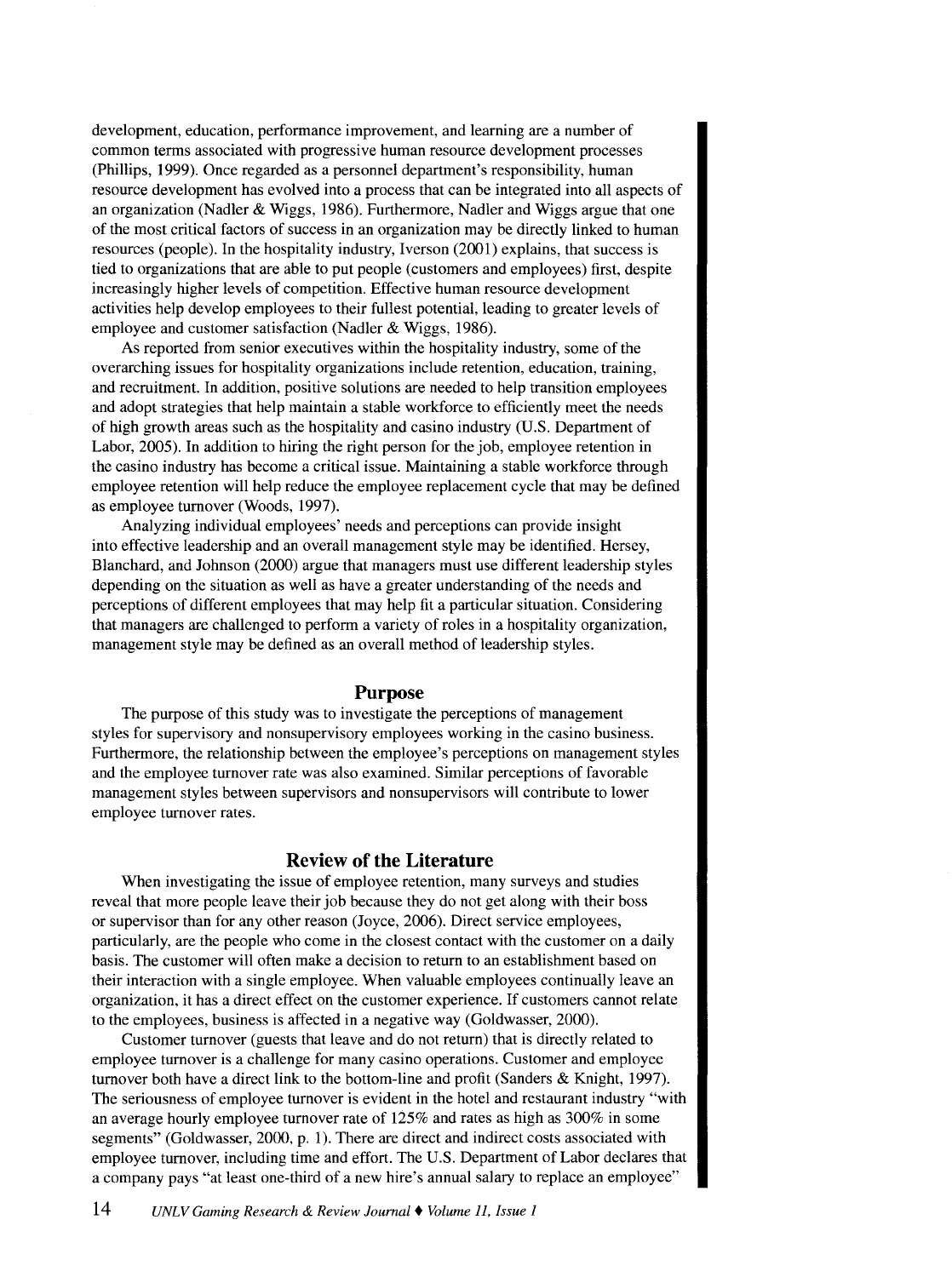*An Examination of Mississippi Gulf Coast Casino Management Styles with Implications for Employee Turnover*  (Gustafson, 2001, p. 66). In addition to the impact employee turnover has on a company financially, many attempts to give excellent service are disrupted. Employee morale may suffer from turnover; customer confidence may weaken, resulting in a negative impact to the bottom line and profitability of the organization (Zuber, 2001). Many organizations may not fully appreciate the high costs associated with turnover, while others view employee turnover as inevitable (Nextera Enterprises, 2000).

> In addition to the costs accumulated from hiring and training new employees, customer satisfaction is directly related to employee loyalty. Employee dissatisfaction may in turn jeopardize the objectives of the organization (Abbasi & Hollman, 2000). According to Abbasi and Hollman, "the experience, background, and training of managers appear to have a significant impact on the problem of turnover" (p. 4). A 1996 research study conducted by the *Wilson Learning Corporation* concluded that most of the "passion has gone out of America's work force" (Ramsey, 1997, p. 6). This does not bode well for employers that need loyal and dedicated workers to provide quality customer service. For a casino company to remain competitive in a highly competitive labor market, strategies must examine why employees voluntarily leave an organization.

As the hospitality industry continues to rapidly change, supervisors and nonsupervisors face new and challenging roles. One of the concerns with rapidly changing roles in a hospitality organization is whether the infrastructure of the organization has also changed to support employees with their evolving responsibilities. In highly competitive and uncertain operating environments, hospitality organizations will require infrastructures that support reciprocal channels of communication between both internal and external customers. While there is abundant research on the diverse types of leadership styles that can be applied to different business settings, there are a number of common elements that deserve mentioning. Behavioral skills, for example, often play a crucial role in effective management regardless of the management style. Although, hospitality management has not been researched as extensively as general business theories, there are a number of frameworks that may apply to the casino industry. Human resource development theorists, such as Peter Senge, who most notably coined the term 'learning organization', are providing needed support for industries with high human capital costs (Senge, 1990). Themes such as that found in learning organizations focus on engaging employee commitment and retention through individual learning opportunities that ultimately lead to achieving larger organizational goals. One of the major themes this study addresses is the shared perceptions of management styles and visions to create development opportunities, individual ownership, loyalty, commitment. and retention for hospitality organizations.

*The supervisor's role is to facilitate participation and encourage employees to share their visions rather than forcing his or her own vision on them.* 

Senge (1990) indicated that shared visions bring together the goals and vision of the individual with the goals and vision of the organization to build reciprocal commitments. The individual visions of the employees and supervisors create the shared vision of the learning organization. The organizational vision must be created through the interaction of the employees rather than simply created by their supervisor. The supervisor's role is to facilitate participation and encourage employees to share their

visions rather than forcing his or her own vision on them. The organizational vision will evolve out of the collective visions created by the employees of the organization.

Mental model is another part of Senge's (1990) learning organization theory that directs employees toward responses to situations and events while learning to recognize what has worked in the past and what has not. Mental models determine how an employee will think and act based on his or her perception of the situation. Recognizing mental models is important for making progress in learning and, without the realization of the mental models, learning will not happen.

Team learning is a process that allows dialogue among employees to help minimize inhibitions that may exist among employees to create learning that maximizes results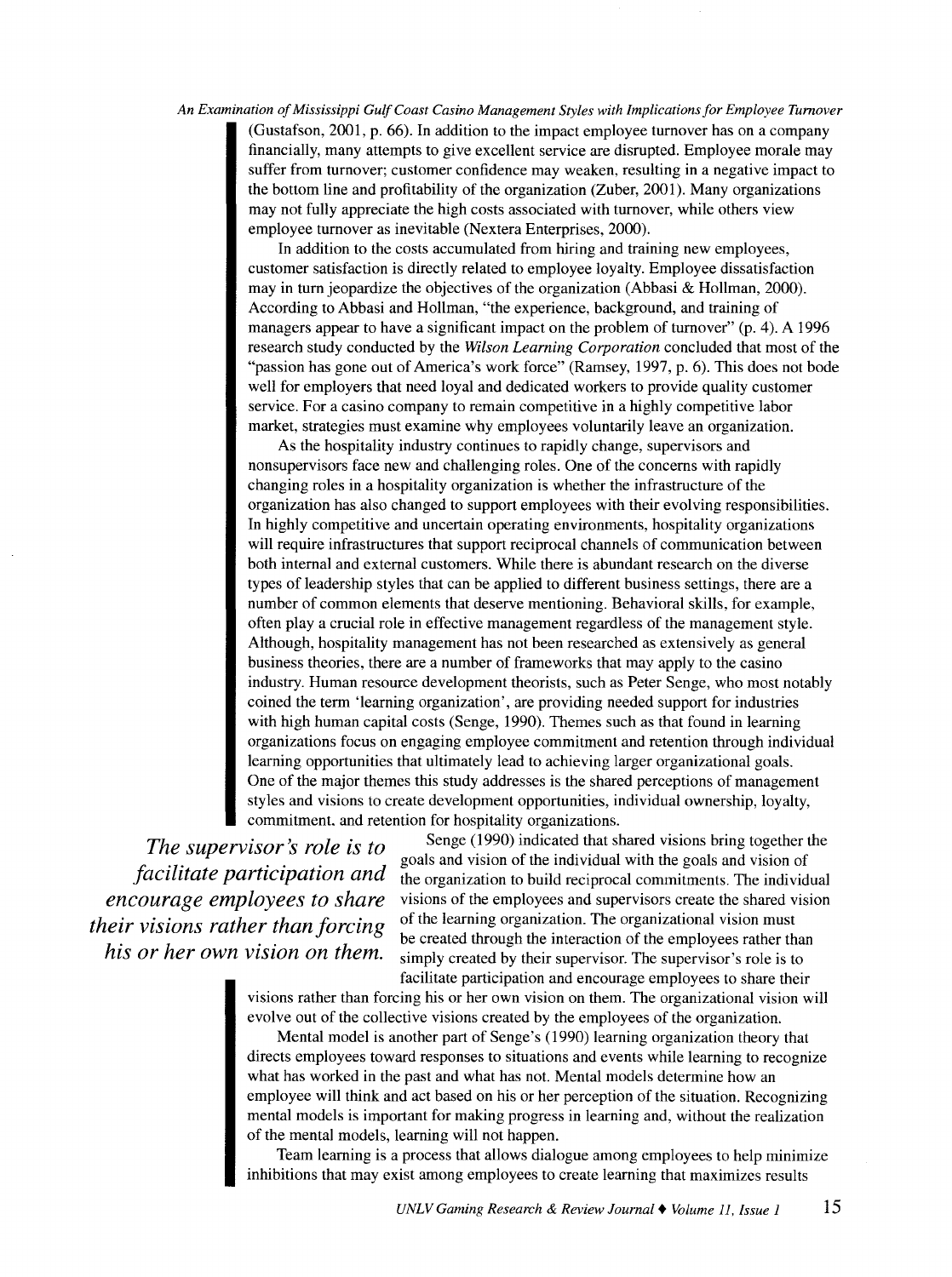(Senge, 1990). Successful teams bring employees together to act on personal mastery and shared visions. Dialogue opens the flow among employees to develop a larger intelligence than any one individual. Senge describes three conditions that are necessary for effective dialogue to occur. Employees (supervisors and nonsupervisors) must suspend previous assumptions to allow a reshaping of reality. Next, employees must regard and respect other employees as colleagues. Finally, a facilitator (supervisor) is necessary to help guide the context of the dialogue until the team can develop the necessary skills.

Senge (1990) builds on the five disciplines of the learning organization with activities that develop learning organizations. Examining history is an important activity that allows organizations to review past successes and failures, assess them, and document the lessons learned. Organizations can anticipate results by utilizing stored information to bring new and innovative perspectives of processes. Feedback mechanisms for employees to learn from each other (supervisors and nonsupervisors) or from other organizations in a different field provide another opportunity to examine and gather benchmarking data. Transferring knowledge is the key for all learning initiatives. Learning activities that are disseminated through the organization and applied on the job connect the learning with action to benefit both the employee and organization.

Another human resource development theorist, Kirton (1994), formulated an adaptation-innovation theoretical model to explain the process of problem solving. Kirton suggests in his model that an adaptive style of problem solving is at one end of a continuum and an innovative style of problem solving is at the other end of the continuum. An adaptive style of problem solving is characteristic of structure, less inclined to risk taking with a tendency towards unquestioning processes. The adaptive style of problem solving may not be as flexible and prefer guidelines to minimize ambiguous situations. In contrast, at the other end of the spectrum, is the innovator style or problem solver. The innovator style is characteristic of risk takers who seek novel solutions to problems and typically look for solutions outside of conventional guidelines. These innovators are often attracted to problems where they can provide new solutions and feel gratified in using unconventional problem solving techniques. Often overly structured guidelines, created by supervisors, lead the innovators to perceive the boundaries as the problem and intrusive in their capacity to resolve situations. Organizational change, Kirton argues, happens when adapters are able to move along the continuum towards an innovator style of problem solving. Similarly, compared to Senge's learning organization theory, Kirton's adaptation-innovation theoretical model focuses on individual learning as a means to organizational effectiveness.

Problem solving strategies in the hospitality and workplace are becoming critically important for organizational effectiveness (Ross, 2003). Employees in the hospitality industry, Ross argues, require an enhanced capacity to think critically in spontaneous situations. In a comparative study by Ross of small enterprise and large hospitality organizations, learning styles were compared to the context of the organization (size). Specifically Ross's study examined the contexts of small enterprise employment or self employment with large enterprise employment or public service employment in the hospitality industry. The purpose of the study by Ross was to examine the personenvironment fit by associating problem solving strategies between small and large hospitality employment enterprises.

Ross (2003) reported that the significant results of his study indicated that the small enterprise context had the most favorable prospects for problem solving strategies over the large enterprise context. Individuals, Ross explains, who prefer to be their own supervisor prefer to have control over their business activities. Furthermore, these individuals prefer to have a role in the direction of the business and seek active participation in problem solving activities. These individuals also seek entrepreneurial activities to satisfy their need for independent control of their learning. Preferences for learning, Ross reports, involve self-reliance as being critical in terms of the potential for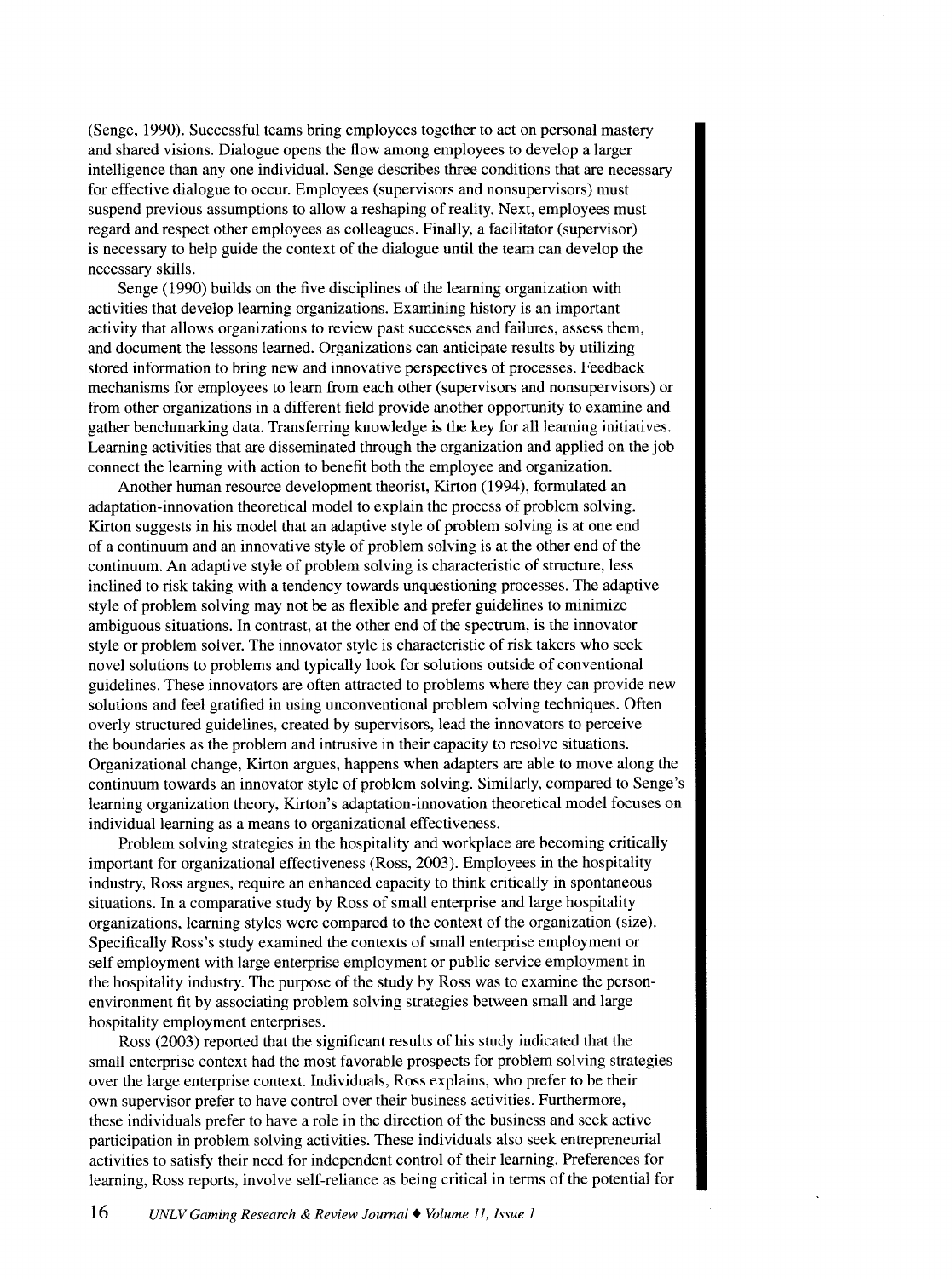advancement. Theoretical notions were not highly regarded for this group of individuals, while practical aspects of education and learning processes were perceived to be valuable for survival and critical for the future. Creativity of thought and action were also valued highly by this entrepreneurial group of individuals with the perception that innovative problem solving leads to greater rewards and job satisfaction.

In large enterprise employment contexts, Ross (2003) describes individuals who perceive learning as a method that is developed from the procedures and approaches of others in the organization. Success, perceived by individuals in the large enterprise organization, is the result of being shaped by established procedures that may be applied to suit any situation. Creativity, described by Ross, is not as strongly emphasized among these individuals, yet the degree of creativeness may be limited to the norms or conventional processes of the organization. The attractiveness of a large enterprise for these individuals may be that they only need to adapt or modify learning behaviors from a narrow range of established ideas and procedures. Unlike entrepreneurial problem solvers in small enterprises who seek to create and control the development process of new ideas and procedures, adapters prefer not to overturn or recreate established boundaries.

The research proposed by Ross (2003) reveals a number of interesting findings related to organizations in the hospitality industry. While attempting to categorize small and large hospitality enterprises appears somewhat ambiguous, parallels may be drawn from organizational strategies, learning styles, and management styles. The perception of learning and problem solving among different organizational structures has implications to suggest further that complex relationships exist internally and externally among organizations in the hospitality industry. In the context of learning and problem solving, the perception of learning processes may need further critical examination to ensure organizations are nurturing development processes that consider the unique characteristics of employees' needs. Organizations that perpetuate traditional procedures without critical analysis may find their enterprise resembling a system that fails to initiate rapid change. As competition in the hospitality industry continues to challenge organizations to compete effectively, problem solving processes that involve both supervisors and nonsupervisors will need to be developed strategically to improve organizational effectiveness. Through shared participation in decision making, personal responsibility may increase, along with opportunities for increased communication among supervisors and their employees. Supervisors working closely in conjunction with their employees may help to minimize areas of misperceptions among either group of employees and develop a sense of shared vision.

This study is of significant interest to casino and hospitality organizations, as well as, the field of human resource development. With 75% of employees leaving a company as a direct result of the relationship with their supervisors, an examination of this dynamic

*The employee turnover rate in the casino industry is as high as 70% to 80%.* 

relationship is necessary when discussing employee retention (Joyce, 2006). The employee turnover rate in the casino industry is as high as 70% to 80%. The high costs associated with employee turnover rates in many rapidly expanding casino organizations have created an urgent need to address this important issue.

Effective leadership has become integral in the role of retaining employees.

The Mississippi casino industry has attempted a number of innovative strategies in order to obtain qualified workers. One strategy was to implement an "Adopt a Town" program that partnered with local communities and colleges to help overcome barriers to employment (von Herrmann, Ingram, & Smith, 2000). Various issues of transportation, childcare, social and communication skills were addressed to help transition potential employees from unemployment to employment. While programs such as "Adopt a Town" have proved to be effective in recruiting new employees, the challenge now must turn to how to retain these employees. Long (2005) similarly reported that hospitality organizations can not afford to continually lose employees that have been recruited; employee retention is a necessity for survival in highly competitive areas with short labor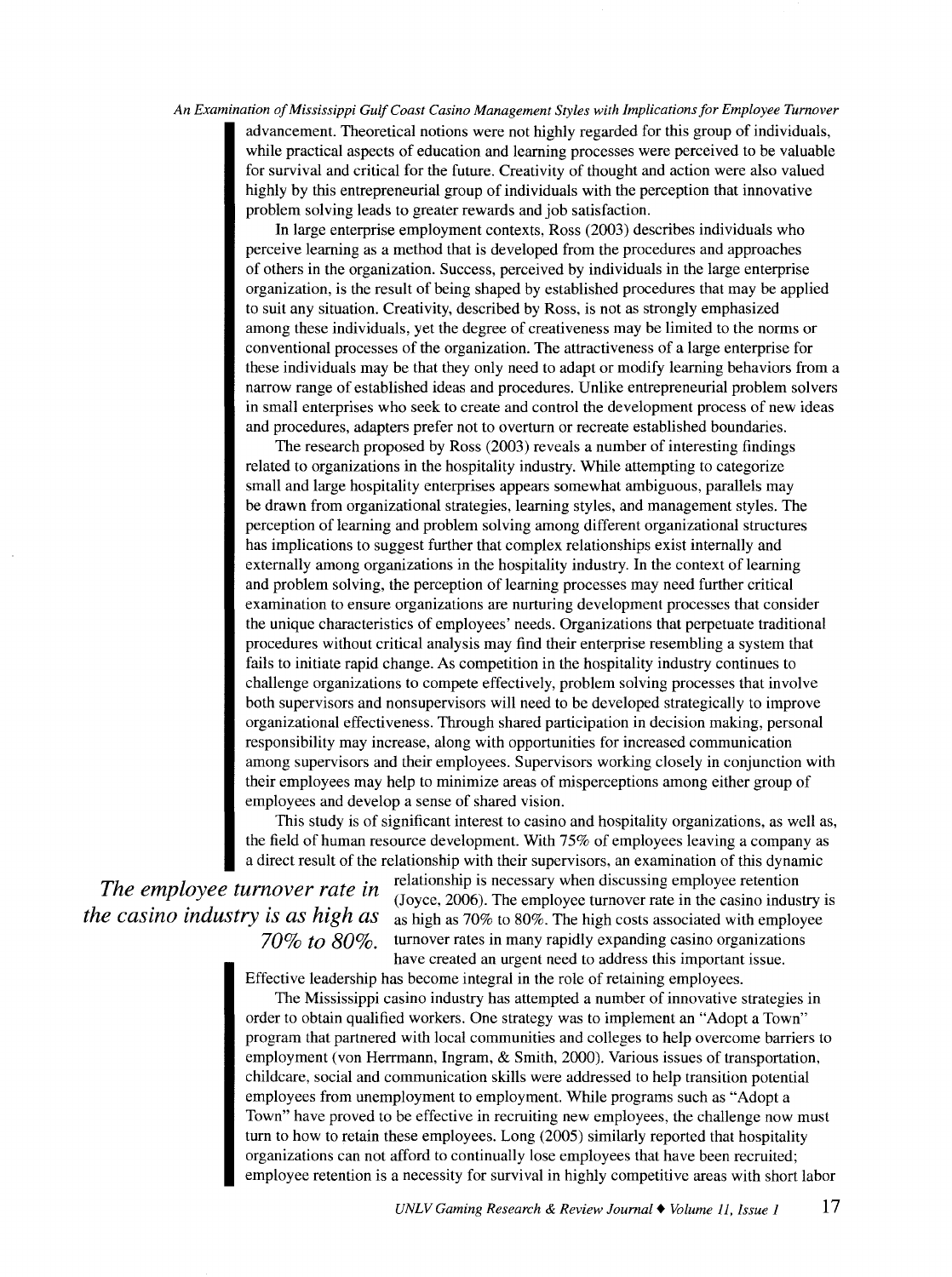supply. As gaming rapidly expands throughout the United States, Stedham and Mitchell (1996) argue that competition for casino employees is increasing. Stedham and Mitchell investigated the relationship among employee turnover, worker perceptions, and job satisfaction with results indicating that job satisfaction and organizational commitment were the most strongly related factors to employee turnover. Labor market conditions and pay increases played a subsidiary role in an employee's decision to leave an organization.

### **Methodology**

The sample for this study consisted of 251 employees in the Mississippi casino industry. Employees were categorized into two separate groups; the first group consisted of employees classified as supervisors and the second group consisted of nonsupervisors. The difference in these two groups is the level of rank the groups have in the organization.

One casino organization was selected for the current study because it had a diverse representation of voluntary participants. The convenience sample, which includes supervisory employees and nonsupervisory employees, made this casino appropriate for the study. The researchers chose a convenience sample to obtain an adequate sample size. Employees who made up the sample completed questionnaires in scheduled training sessions to create a more objective environment with less peer pressure from their routine place of work. There is an expansive employee base in this casino due to the large variety of departments ranging from areas of gaming, food  $&$  beverage, hotel, entertainment, security, valet, and administration. Each department comprises a diverse group of employees in terms of ethnicity, gender, age, and education. Although the perceptions of the sampled employees may be limited by the responses found at one particular casino organization, certain controls can be met which include the perceptions of industry status, the overall management climate (practices), and the internal organizational culture (values). By highlighting the shared consensuses of the employees who interact directly with that of their supervisors, identifiable implications within the context of one organizational culture may be determined. Closely linking employees' perceptions of management styles to employee turn over rates for this casino operation was the result of this study.

Two different questionnaires were used for this study. Upon combining identical managerial and employee statements, reliability analysis was run, resulting in a Cronbach's reliability alpha of .92. The first questionnaire was designed to gather data on personal assessments of management skills for supervisory employees. In addition to a number of demographic questions, this questionnaire contained Likert-scaled questions (1= strongly disagree; 2=disagree; 3=neither disagree nor agree; 4=agree; 5=strongly agree) designed to give an overall profile of the supervisor's perceived level of management skills and leadership attributes. Content for the questionnaire was adapted from several notable sources: Whetton and Cameron's (1998) *Developing Management Skills,* Bass and Deep's (1970) *Current Perspectives for Managing Organizations,* Bass's (1985) *Leadership and Performance beyond Expectations,* and Barney and Griffin's ( 1992) *The Management of Organizations.* Questions ranged from levels of trust among the relationships between supervisory and nonsupervisory employees; types of incentives supervisors offer for employee motivation; the amount of decision making the employees are involved in and whether the employees are part of a team.

The second questionnaire was specifically designed for nonsupervisory employees to gather data on what these employees perceive to be effective management skills and whether their direct supervisors possess those desired skills. The intent of this questionnaire was to get an overall profile on what the nonsupervisory employees perceive to be the most effective and supportive leadership behaviors. Content for this questionnaire was also adapted from Whetton and Cameron's (1998) *Developing*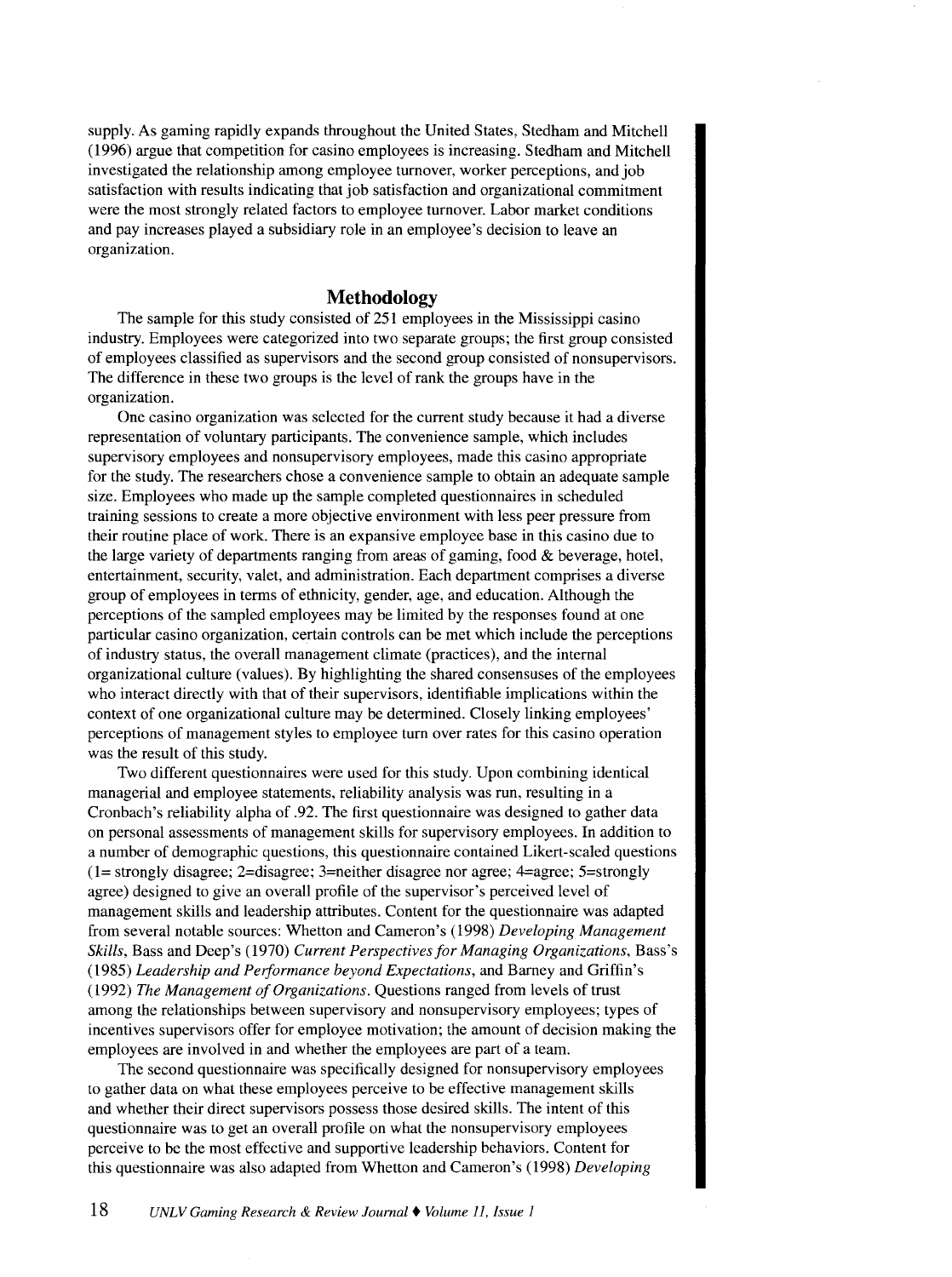*Management Skills,* Bass and Deep's (1970) *Current Perspectives for Managing Organizations,* Bass's (1985) *Leadership and Peiformance beyond Expectations,* and Barney and Griffin's (1992) *The Management of Organizations.* Furthermore, this questionnaire consisted of a number of demographic questions. The Likert-scaled questions (1= strongly disagree; 2=disagree; 3=neither disagree nor agree; 4=agree; 5=strongly agree) ranged from the level of trust the nonsupervisory employees perceive their relationships with their direct supervisors to be based on; types of incentives the nonsupervisory employees receive from their supervisors; the amount of decision making the nonsupervisory employees are involved in and whether the nonsupervisory employees believe they are part of a team.

The supervisor's questionnaire was tested for length and clarity by administering it to six supervisors at a hotel in Mississippi. The pre-test group was composed of employees classified as supervisors with a length of service ranging from four to eight years. The nonsupervisory employee questionnaire was tested for length and clarity by administering it to five nonsupervisory employees ranging in length of service from two months to eight years. Both questionnaires were deemed to be easily understood and appropriate for the study by analyzing the pilot tests results.

After completion of the pilot test, questionnaires were administered to 34 casino employees labeled as supervisory employees. The method of distribution was inter-office mail, personally addressed to each participant, with the surveys marked "Important." Responses were received from all respondents.

The second group was the nonsupervisory employees, and participants were selected with a stratified sample of each department, including both full-time and part-time employees. A total of 133 surveys were distributed to employees in seven departments. The questionnaires were distributed by trainers, who were also classified as nonsupervisory employees in scheduled training meetings. Employees were randomly selected in the meetings and distributed surveys. The employees put the completed surveys into individual envelopes and the trainers turned in these envelopes to the researcher. Anonymity and confidentiality of all participants was guaranteed. Ultimately, responses were received from 95 nonsupervisory employees, for a return rate of 71.4%.

In addition to the demographic profiles for supervisory and nonsupervisory employees, tests of significance were performed on identical Likert statements for supervisors and nonsupervisors. Dissimilar Likert statements from each questionnaire were deleted from the analysis. Upon combining identical managerial and employee statements, reliability analysis was run, resulting in a Cronbach's reliability alpha of .92.

#### **Results**

Illustrated in Table 1 is the demographic breakdowns for supervisors and nonsupervisors.

|                       | Percent of Respondents |               |  |  |  |
|-----------------------|------------------------|---------------|--|--|--|
| Demographic Variable: | Supervisor             | Nonsupervisor |  |  |  |
| Department:           |                        |               |  |  |  |
| Accounting            | 14                     |               |  |  |  |
| Administration        | 19                     |               |  |  |  |
| Engineering           |                        |               |  |  |  |
| <b>Front Desk</b>     | 24                     | 23            |  |  |  |
| Housekeeping          | 18                     |               |  |  |  |
| <b>Operations PBX</b> | Q                      |               |  |  |  |
| Reservations          |                        |               |  |  |  |

## Table 1 Demographic Profile of Managers and Employees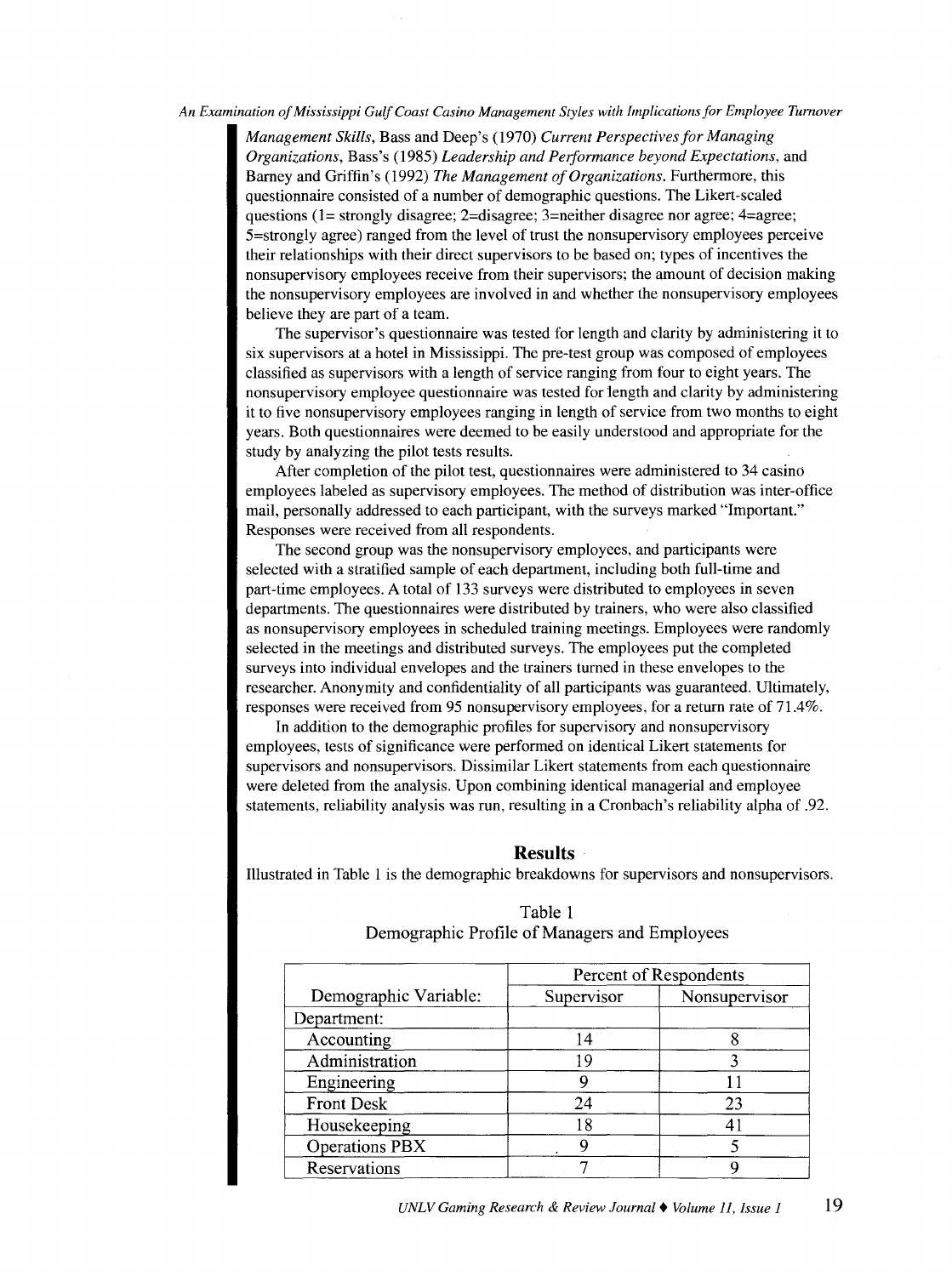The largest percentage of supervisory respondents was from the front desk followed by the administration department. The largest percentage of nonsupervisory respondents was from housekeeping, followed by the front desk department.

Presented in Table 2 is the results of the significance tests (specifically, independent t-tests of means) for differences between the mean responses of the perceptions of supervisors and nonsupervisors, with respect to Likert questions on managerial styles, abilities, and actions. As was noted previously, two different questionnaires were administered to casino supervisors and nonsupervisors although both questionnaires contained many Likert-type questions which were the same for both groups. Table 2 illustrates the results of these comparisons. The hypothesis supported the **null;** there is no significant difference between the perceptions of casino nonsupervisors and supervisors, with respect to statements related to the managerial styles of the supervisors.

| Table 2                                                                                    |
|--------------------------------------------------------------------------------------------|
| Comparisons of Perceptions of Managers' and Employees' Perceptions of Managerial Styles of |
| Casino Managers                                                                            |

| <b>Likert Statement</b>             | Casino Employees<br>$(n=183)$ |       | Casino Managers<br>$(n=68)$ |       |          |         |
|-------------------------------------|-------------------------------|-------|-----------------------------|-------|----------|---------|
|                                     |                               | Std.  |                             | Std.  | t-stat   | p-value |
|                                     | Means*                        | Devs. | Means*                      | Devs. |          |         |
| 1. Employee inputs perceived as     |                               |       |                             |       |          |         |
| important.                          | 3.38                          | 1.23  | 4.63                        | 0.57  | $-7.965$ | $.000*$ |
| 2. Perceived trusting relationship  |                               |       |                             |       |          |         |
| between managers and employees      | 3.80                          | 1.22  | 4.55                        | 0.66  | $-4.767$ | $.000*$ |
| 3. Perceived opportunities for      |                               |       |                             |       |          |         |
| advancement by management and       |                               |       |                             |       |          |         |
| employees                           | 3.32                          | 1.45  | 4.78                        | 0.49  | $-8.058$ | $.000*$ |
| 4. Perceived rewards for            |                               |       |                             |       |          |         |
| employees' extra effort             | 3.09                          | 1.36  | 4.35                        | 0.74  | $-7.102$ | $.000*$ |
| 5. Perceived feedback regarding     |                               |       |                             |       |          |         |
| employees' performance              | 3.38                          | 1.25  | 4.11                        | 0.79  | $-4.414$ | $.000*$ |
| 6. Perception of employees being    |                               |       |                             |       |          |         |
| informed about major                |                               |       |                             |       |          |         |
| decisions/changes within the        |                               |       |                             |       |          |         |
| company                             | 3.74                          | 1.29  | 4.48                        | 0.89  | $-4.318$ | $.000*$ |
| 7. Perception of supervisor         |                               |       |                             |       |          |         |
| sharing knowledge/expertise with    |                               |       |                             |       |          |         |
| employees                           | 3.68                          | 1.28  | 4.55                        | 0.66  | $-5.299$ | $.000*$ |
| 8. Perception of supervisor         |                               |       |                             |       |          |         |
| explaining to employees as to       |                               |       |                             |       |          |         |
| why changes are made                | 3.74                          | 1.17  | 4.42                        | 0.86  | $-4.348$ | $.000*$ |
| 9. Perception of supervisor's       |                               |       |                             |       |          |         |
| concern about employees' well-      |                               |       |                             |       |          |         |
| being                               | 3.68                          | 1.26  | 4.64                        | 0.62  | $-6.022$ | $.000*$ |
| 10. Perception of supervisor        |                               |       |                             |       |          |         |
| encouraging employees to ask        |                               |       |                             |       |          |         |
| questions if they do not            |                               |       |                             |       |          |         |
| understand something                | 4.31                          | 1.10  | 4.81                        | 0.40  | $-3.589$ | $.000*$ |
| 11. Perception as to whether        |                               |       |                             |       |          |         |
| supervisor listens to both sides of |                               |       |                             |       |          |         |
| disputes between employees          | 3.71                          | 1.33  | 4.75                        | 0.59  | $-6.179$ | $.000*$ |
| 12. Perception as to whether        |                               |       |                             |       |          |         |
| supervisor clearly states what is   |                               |       |                             |       |          |         |
| expected of employees               | 4.12                          | 1.04  | 4.47                        | 0.68  | $-2.558$ | $.011*$ |

\* 1 =Strongly Disagree; 2=Disagree; 3=Neither Disagree nor Agree; 4=Agree; 5=Strongly Agree

\*\*Significant at alpha=.05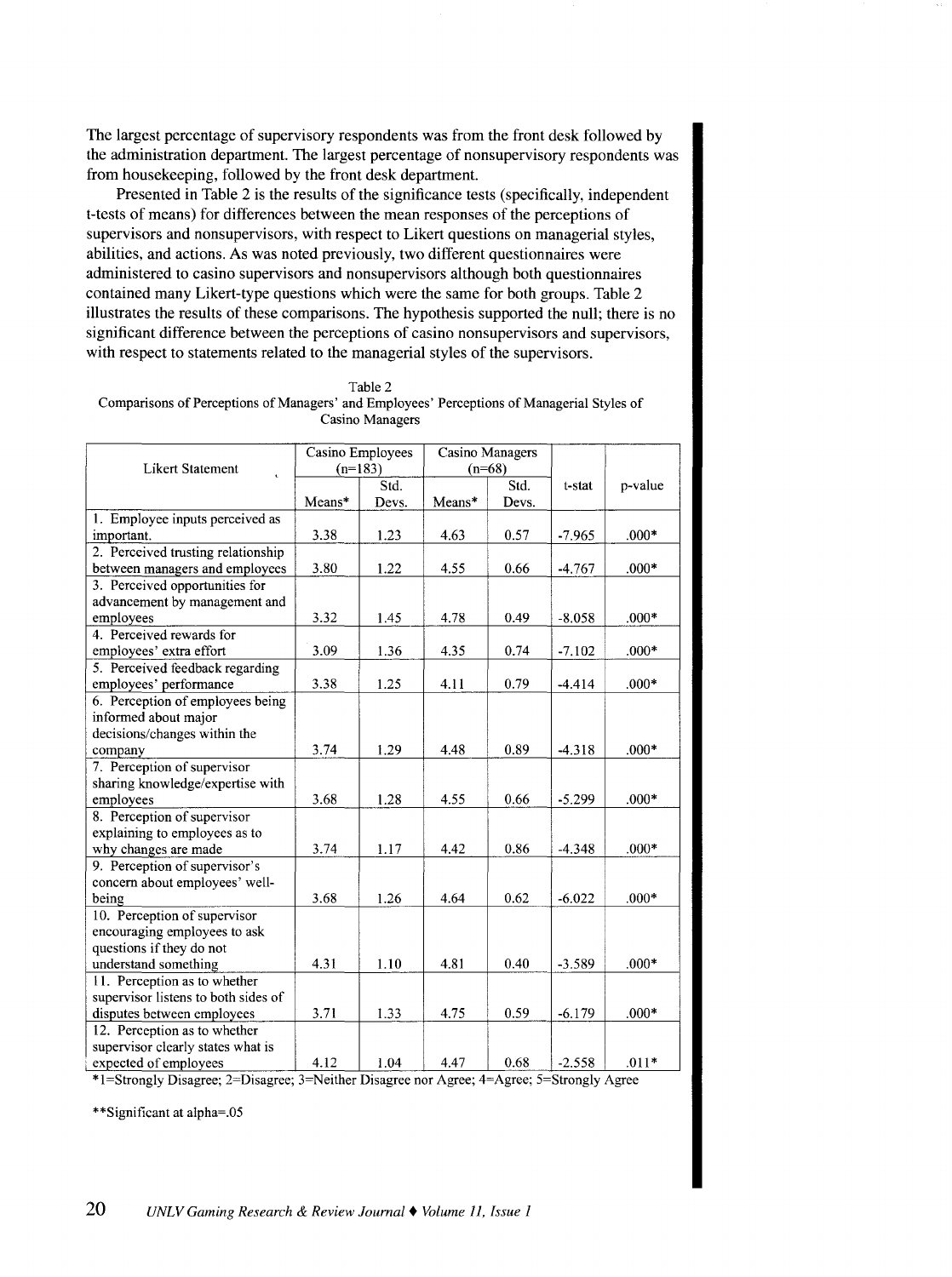| Comparisons or i ciceptions of managers -and Employees -1 ciceptions of managerial styles of |                 | Casino Managers |                  |       |          |         |
|----------------------------------------------------------------------------------------------|-----------------|-----------------|------------------|-------|----------|---------|
|                                                                                              | Casino Managers |                 | Casino Employees |       |          |         |
| <b>Likert Statement</b>                                                                      |                 | Std.            |                  | Std.  |          |         |
|                                                                                              | Means           | Devs.           | Means            | Devs. | t-stat   | p-value |
| 13. Perception of whether                                                                    |                 |                 |                  |       |          |         |
| employees are encouraged to                                                                  |                 |                 |                  |       |          |         |
| participate in decision-making                                                               | 3.07            | 1.41            | 3.88             | 1.01  | $-4.296$ | $.000*$ |
| 14. Perception of whether or not                                                             |                 |                 |                  |       |          |         |
| supervisor gives employees                                                                   |                 |                 |                  |       |          |         |
| adequate resources to do their                                                               |                 |                 |                  |       |          |         |
| jobs                                                                                         | 4.05            | 0.99            | 4.60             | 0.60  | $-4.213$ | $.000*$ |
| 15. Perception as to whether or                                                              |                 |                 |                  |       |          |         |
| not supervisor praises employees                                                             |                 |                 |                  |       |          |         |
| often                                                                                        | 3.12            | 1.33            | 4.37             | 0.76  | $-7.272$ | $.000*$ |
| 16. Perception as to whether or                                                              |                 |                 |                  |       |          |         |
| not supervisor makes sure                                                                    |                 |                 |                  |       |          |         |
| employees are feel they are                                                                  |                 |                 |                  |       |          |         |
| valuable assets to the company's                                                             |                 |                 |                  |       |          |         |
| overall success                                                                              | 4.30            | 0.93            | 4.40             | 0.68  | $-0.849$ | .397    |
| 17. Notification of employee                                                                 |                 |                 |                  |       |          |         |
| when policy changes occur                                                                    | 3.92            | 1.13            | 4.70             | 0.67  | $-5.345$ | $.000*$ |
| 18. Perception as to whether                                                                 |                 |                 |                  |       |          |         |
| employee feels he/she is part of a                                                           |                 |                 |                  |       |          |         |
| team                                                                                         | 4.13            | 1.11            | 4.60             | 0.60  | $-3.284$ | $.001*$ |
| 19. Perception of supervisor                                                                 |                 |                 |                  |       |          |         |
| encouraging employee to do a                                                                 |                 |                 |                  |       |          |         |
| good job                                                                                     | 4.07            | 1.03            | 4.79             | 0.45  | $-5.535$ | $.000*$ |
| 20. Employees encouraged to set                                                              |                 |                 |                  |       |          |         |
| work-related goals                                                                           | 3.60            | 1.21            | 4.25             | 0.96  | $-3.968$ | $.000*$ |
| 21. Perceived problem if                                                                     |                 |                 |                  |       |          |         |
| employee disagrees with                                                                      |                 |                 |                  |       |          |         |
| supervisor                                                                                   | 2.60            | 1.44            | 2.10             | 1.13  | 2.537    | $.012*$ |
| 22. Perception of willingness of                                                             |                 |                 |                  |       |          |         |
| supervisor to help employee if                                                               |                 |                 |                  |       |          |         |
| needed                                                                                       | 4.15            | 1.09            | 4.79             | 0.45  | $-4.716$ | $.000*$ |
| 23. Supervisor perceived as                                                                  |                 |                 |                  |       |          |         |
| showing little concern for                                                                   |                 |                 |                  |       |          |         |
| employee                                                                                     | 2.25            | 1.36            | 1.97             | 1.07  | 1.542    | .124    |
| 24. Supervisor clearly defines                                                               |                 |                 |                  |       |          |         |
| employees' work role                                                                         | 3.82            | 1.06            | 4.14             | 0.95  | $-2.125$ | $.035*$ |

Table 2 (continued)

Comparisons of Perceptions of Managers' and Employees' Perceptions of Managerial Styles of

\* 1 =Strongly D1sagree; 2=D1sagree; 3=Neither D1sagree nor Agree; 4=Agree; 5=Strongly Agree

\*\*Significant at alpha=.05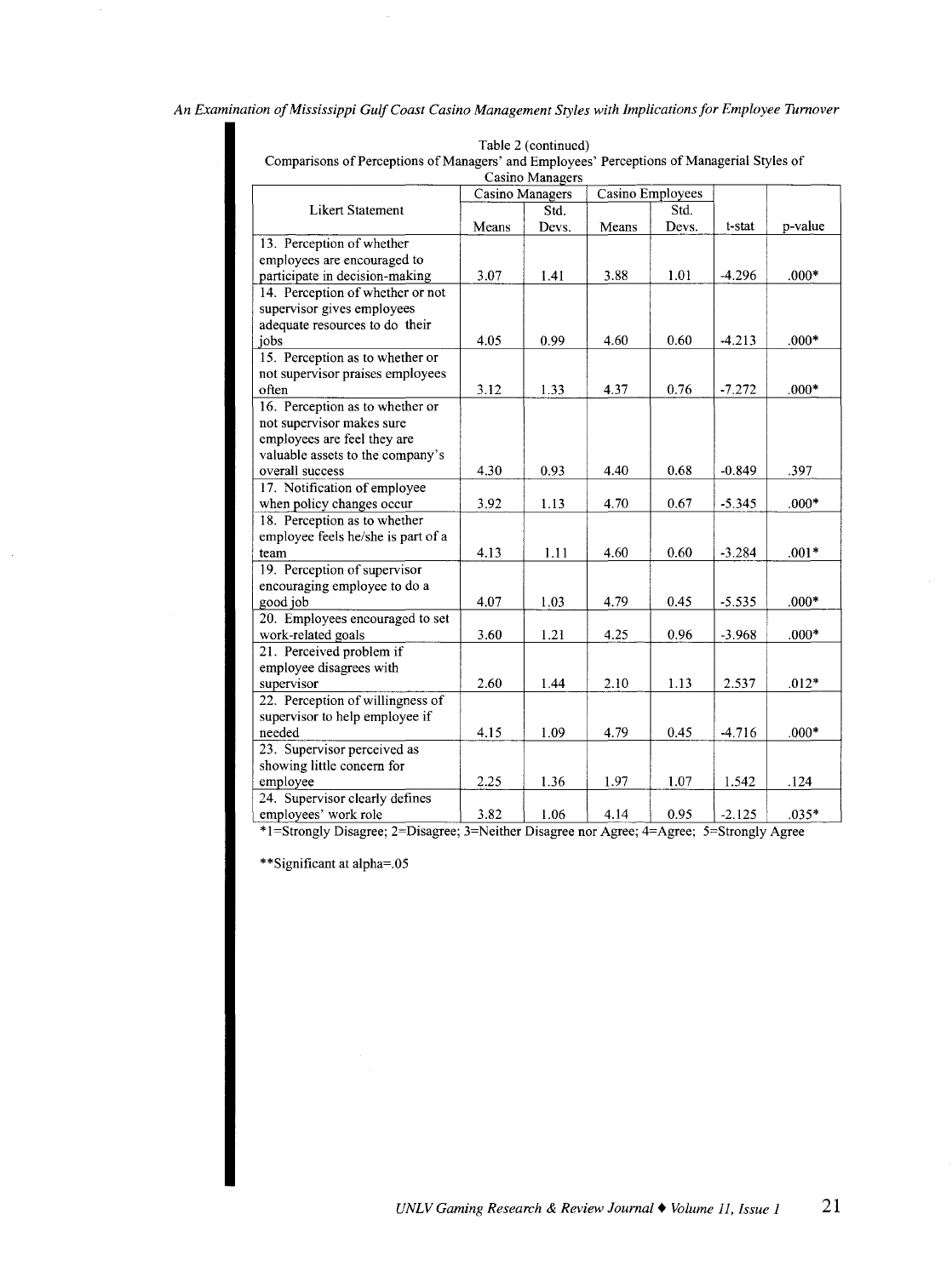| Table 2 (continued)                                                                        |  |  |  |  |  |  |
|--------------------------------------------------------------------------------------------|--|--|--|--|--|--|
| Comparisons of Perceptions of Managers' and Employees' Perceptions of Managerial Styles of |  |  |  |  |  |  |
| Casino Managers                                                                            |  |  |  |  |  |  |

| Casino Managers |       | Casino Employees                 |       |                             |                                 |
|-----------------|-------|----------------------------------|-------|-----------------------------|---------------------------------|
|                 | Std.  |                                  | Std.  |                             |                                 |
| Means           | Devs. | Means                            | Devs. | t-stat                      | p-value                         |
|                 |       |                                  |       |                             |                                 |
|                 |       |                                  |       |                             |                                 |
| 3.38            | 1.15  | 4.18                             | 0.99  | $-5.060$                    | $.000*$                         |
|                 |       |                                  |       |                             |                                 |
|                 |       |                                  |       |                             |                                 |
| 4.09            | 1.01  | 4.58                             | 0.70  | $-3.641$                    | $.000*$                         |
|                 |       |                                  |       |                             |                                 |
|                 |       |                                  |       |                             |                                 |
| 3.77            | 1.17  | 4.49                             | 0.68  | $-4.802$                    | $.000*$                         |
|                 |       |                                  |       |                             |                                 |
|                 |       |                                  |       |                             |                                 |
| 3.83            | 1.24  | 4.61                             | 0.63  | $-4.958$                    | $.000*$                         |
|                 |       |                                  |       |                             |                                 |
|                 |       |                                  |       |                             |                                 |
| 3.79            | 1.19  | 4.18                             | 0.80  | $-2.453$                    | $.015*$                         |
|                 |       |                                  |       |                             |                                 |
|                 |       |                                  |       |                             |                                 |
|                 |       |                                  |       |                             |                                 |
|                 | 1.33  |                                  | 1.23  | $-5.018$                    | $000*$                          |
|                 |       |                                  |       |                             |                                 |
|                 |       |                                  |       |                             |                                 |
| 4.10            | 1.20  | 4.69                             | 0.68  | $-3.807$                    | $.000*$                         |
|                 |       |                                  |       |                             |                                 |
|                 |       |                                  |       |                             |                                 |
| 2.42            | 1.31  | 1.46                             | 0.97  | 5.440                       | $.000*$                         |
|                 | 2.95  | *1-Charles Discourse 2-Discourse | 3.88  | $2-N\left\{\lambda\right\}$ | $\epsilon$ - C to a set of less |

\*!=Strongly Disagree; 2=Disagree; 3=Neither Disagree nor Agree; 4=Agree; 5=Strongly Agree

#### \*\*Significant at alpha=.05

As noted in Table 2, there were many significant differences in employee perceptions. Supervisors showed a significantly stronger level of agreement than nonsupervisors, with respect to their performance in considering employee input into decision making activities. Likewise, supervisors indicated a stronger level of agreement that their relationship with their employees was open and based on trust. Supervisors also felt more strongly that their efforts helped encourage employees to advance themselves. With respect to rewards for extra efforts, supervisors showed significantly stronger agreement that they did provide such rewards, than employees perceived themselves as receiving these awards. Also, with respect to providing employees with timely feedback about their performance, supervisors once again felt more strongly that such feedback was provided.

When asked if they thought they were well-informed about major decisions or changes within the company, supervisors showed significantly more agreement with this statement than the nonsupervisory employees. The same conclusions were observed when nonsupervisory and supervisory employees were asked if supervisors shared their expertise with their employees, and if supervisors explained changes that were being made.

With respect to supervisor's concern for their employees' well-being, supervisors felt significantly stronger that they were in fact concerned for their employee's well-being, while nonsupervisory employees indicated, on average, a slight agreement that their supervisors cared about their well-being. Furthermore, when asked if they felt encouraged to ask questions when seeking clarification, both nonsupervisors and supervisors agreed that they were encouraged to do so, but once again supervisors indicated a significantly stronger agreement with this statement.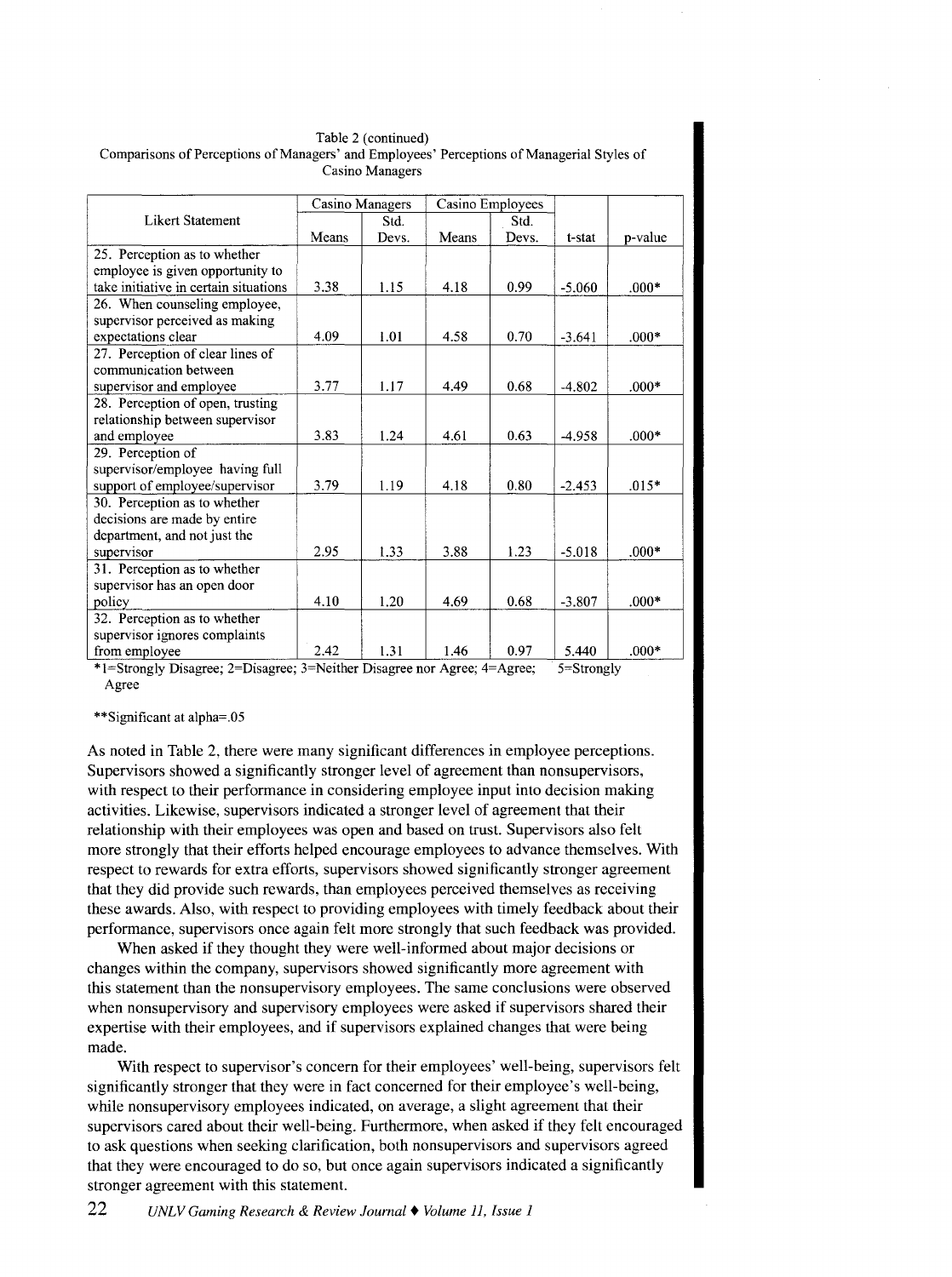Supervisory and nonsupervisory employees were both asked if they felt that supervisors listened to both sides when there was a dispute between employees, and as cited in previous questions, supervisors demonstrated a significantly stronger level of agreement than employees that they did listen to both sides. The same result was true when supervisory and nonsupervisory employees were asked if they thought supervisors clearly stated what is expected of their employees, with supervisors showing a stronger level of agreement.

When asked if employees were encouraged to participate in decision-making, supervisors felt more strongly that this was true than reported by the nonsupervisory employees. Supervisors also felt more strongly that they gave their employees adequate resources to do their jobs than did the nonsupervisory employees, although the nonsupervisory employees did agree with this statement. Nonsupervisory employees also did not feel as strongly that they were praised by their supervisors, as did the supervisors themselves.

In one of the two statements where no significant differences were found, both supervisory and nonsupervisory employees showed the same level of agreement that supervisors made sure they let the employees know they were a valuable asset in the success of the company. However, when asked if supervisors notified their employees of changes in policies or procedures, supervisory employees again felt significantly stronger than nonsupervisory employees that they did make such notifications.

When asked if nonsupervisory employees are made to feel as *When asked* if *nonsupervisory* if they are part of a team, both supervisory and nonsupervisory *employees are made to feel as* employees agreed, but supervisors again showed a significantly<br>stronger level of agreement than did nonsupervisors. This also if they are part of a team, both held true when both groups were asked if supervisors encouraged *supervisory and nonsupervisory* their employees to do a good job. When asked if they felt if *employees agreed.* supervisors encouraged their employees to set goals relating to their work, supervisors agam showed a stronger level of agreement than did nonsupervisors.

> Both supervisory and nonsupervisory employees disagreed with the statement that employees would get into trouble if they disagreed with their supervisors, but supervisors, perhaps perceiving themselves as being more open-minded, showed a significantly stronger level of disagreement. Similarly, both groups agreed that supervisors were willing to help employees if needed, but supervisors showed a stronger level of agreement. Both groups showed about the same level of disagreement with the statement that supervisors show little concern for their employees (this was the only other Likert statement where there was no significant difference). However, supervisors again demonstrated significantly more agreement that they clearly defined their employees' roles at work.

When asked if supervisors were perceived as giving their employees the opportunity to take initiative in situations, supervisory employees had a significantly stronger level of agreement than nonsupervisory employees that they did give their employees such opportunities. While both supervisory and nonsupervisory employees both agreed that when counseling employees, the supervisors stated their expectations clearly; however, supervisors showed a significantly stronger level of agreement with this than did the nonsupervisor. This was also true when both groups were asked if there were clear lines of communication between them, whether the supervisory and nonsupervisory relationships were open, trusting, honest, and whether each group had the full support of the other.

There was also a significant difference between the perceptions of supervisory and nonsupervisory employees when asked whether decisions were made by the department as a whole, not just the supervisor; the supervisor indicated a stronger level of agreement with this than nonsupervisors, who in fact showed a slight disagreement. Both groups agreed that the supervisor had an open door policy, but just as with many of the previous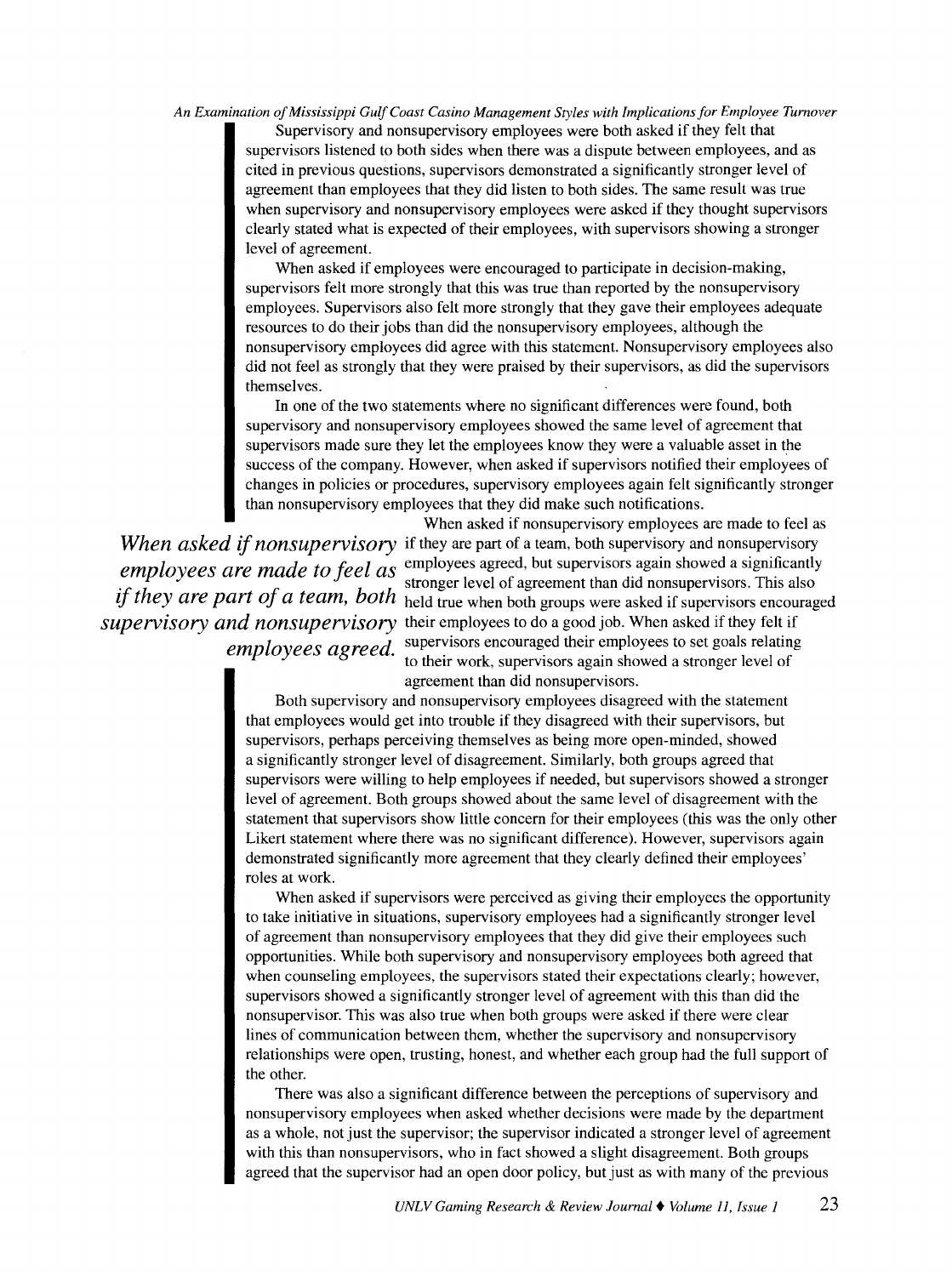results, the supervisors exhibited a significantly stronger level of agreement. Finally, both groups disagreed that employee complaints are largely ignored by their supervisors, but supervisors however, had a significantly greater level of disagreement.

Managers tended to perceive themselves and their managerial style in a much move favorable light than did their employees. While some of these differences are both positive, there are areas where the differences might be of some concern.

## **Conclusion**

Based on the findings in this study, the following conclusions were drawn about supervisory and nonsupervisory employees. Supervisors and nonsupervisors at this Mississippi casino have similar perceptions of favorable management styles. The supervisors and the nonsupervisors high correlational relationship of agreement on issues of management styles which should contribute to the low turnover rate.

With less employee turnover, the cost of training new employees is lower and thus has a direct positive impact on the casino's bottom line. The casino used in this study has a lower than industry average employee turnover rate, which is consistent with the results of this study.

*Managers tended to perceive themselves and their managerial style in a much move favorable light than did their employees.* 

Casino organizations that perpetuate traditional procedures without critical analysis may find their enterprise resembling a system that fails to initiate rapid change. As competition in the hospitality industry continues to challenge organizations to compete effectively, problem solving processes and critical analysis will need to be strategically developed. Frequent external (peer evaluation) and internal (self-evaluation) assessments of performance among supervisors and nonsupervisors may help to benchmark where gaps exist between perceptions and reality. Continual issues may be more easily identified by examining areas of significant differences between the actual performance of supervisors and the perception of the employees who are being supervised. Identifying areas where significant gaps exist allows the casino organization an opportunity to fix issues before employees exit the company and consequently reduce employee turnover.

The results of this study support previously mentioned literature such as Senge (1990) indicating that shared visions bring employees together to create a learning organization. Effective learning organizations are created with shared perceptions and visions through interactions among employees rather than simply created by supervisors. Developing shared understanding of expectations helps to overcome areas of personal indifference between nonsupervisors and supervisors and encourages employee retention with reduced employee turnover. Developing human resource development processes that focus on shared visions among supervisors and nonsupervisors will lead to increased participation in decision making and personal responsibility for performance outcomes. Providing employees opportunities to actively participate in decision making processes may motivate employee learning and problem solving capabilities. With increased access to problem solving processes, learning to develop critical thinking skills may motivate employees to look for underlying organizational issues that may affect both employees and/or customer issues. Opportunities for increased dialogue among supervisors and nonsupervisors may also help to overcome misperceptions of expectations. For hospitality organizations that may be implementing new forms of technology which may greatly shift employee responsibilities; problem solving capabilities will need to be emphasized on an individual basis.

The concept of shared perceptions is also supported by Kirton (1994) who asserted that individual learning may be maximized when problem solving techniques are perceived to be created through collaboration and understanding among supervisors and nonsupervisors. Rather than overly structured guidelines created by supervisors, employee's motivation to pursue productive opportunities are created through common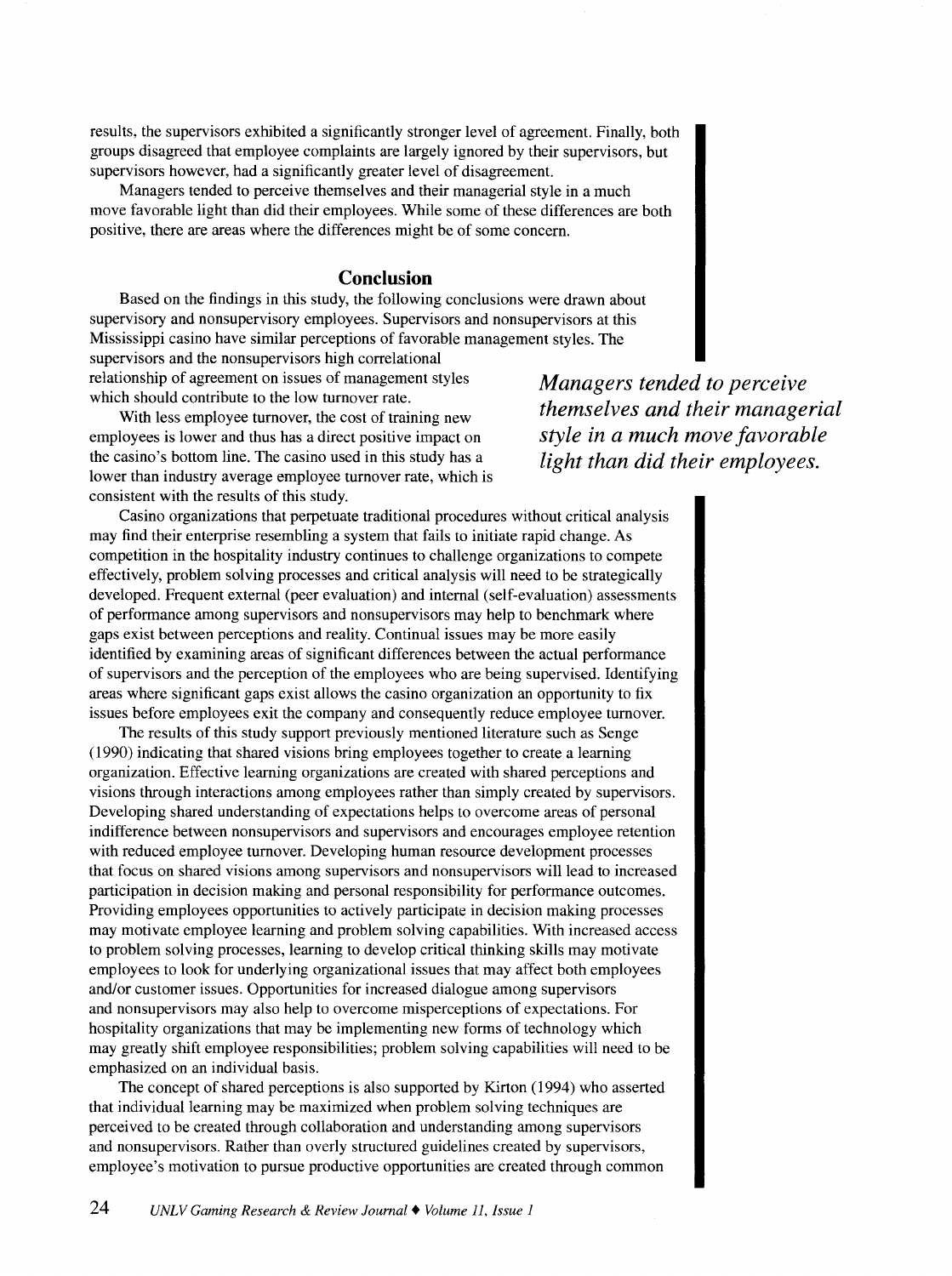visions. As employees in the hospitality industry are engaged in organizational problem solving, they develop a greater sense of commitment to the company that results in achieving the organizational goals through individual commitment. With a greater sense of personal investment and purpose, increased opportunities for commitment and employee retention will result as similarly reported by the results in this study. Ross (2003) also proposed, as mentioned in the previous review of literature that shared perceptions of management styles leads to mutual ownership of responsibilities that is most often successfully achieved in smaller hospitality organizations. However, Ross also argued that within larger hospitality organizations an entrepreneurial spirit may be more easily obtained when shared visions of management styles are part of the organization rather than a process that separates and only imposes the supervisors' perceptions on nonsupervisory employees.

While this study limited the examination of employees perceptions to one casino in Mississippi, future research should focus on developing processes to positively facilitate the dynamic supervisor and nonsupervisor relationship. Considering the significant relationships between supervisors and nonsupervisors on employee retention, effective strategies may not only help to benefit one Mississippi casino operation as identified in this study, but other hospitality organizations as well. Future studies should examine human resource development strategies that support organizational learning and participative employee processes as identified by Ross (2003) and Senge (1990). Employee turnover should continue to be examined to identify progressive strategies to understand the underlying issues associated with reasons why employees leave a particular organization for another one. Human resource development strategies must look beyond short term incentives and promotions that may lure employees into their organization and focus on underlying processes that work to successfully retain these employees.

#### **References**

- Abbasi, S., & Hollman, K. W. (2000). Turnover: The real bottom line. *Public Personnel Management, 29,* 333-343. Retrieved October 3, 2005, from http://ehostweb17.epent. com/fulltext.sasp?resultSetld=R00000005&hitNum=89&booleanTerm
- Barney, J. B., & Griffin, R. W. (1992). *The management of organizations.* Boston: Houghton Mifflin Company.
- Bass, B. M. (1985). *Leadership and performance beyond expectations.* New York: The Free Press.
- Bass, B. M., & Deep, S.D. (1970). *Current perspectives for managing organizations.*  Englewood Cliffs, NJ: Prentice-Hall.
- Goldwasser, D. (2000). Retention Cafe. *Training, 37,* 44. Retrieved March 22, 2005, from http:web 7 .infortrac.galegroup.com/itw/infomark/603/505/29334193w3/purl=rc 1- GBFM-0-A6
- Gustafson, B. M. (2001). Improving staff satisfaction ensures PFS success. *Healthcare Financial Management,* 55,66-69. Retrieved October 3, 2005, from http://ehostweb17. epnet.com/fulltext.asp?resultSetId=R00000005&hitNum=11&booleanTerm
- Hersey, P., Blanchard, K., & Johnson, D. E. (2000). *Management of organizational behavior: Leading human resources* (3'd ed.). Upper Saddle River, NJ: Prentice-Hall.
- Iverson, K. M. (2001). *Managing human resources in the hospitality industry: An experiential approach.* Upper Saddle River, NJ: Prentice-Hall.
- Joyce, A. (2006, March 13). Likability valued as much as job skills. *The Honolulu*  Advertiser, C1.

Kirton, M. J. (Ed.), (1994). *Adapters and innovators.* London: Routledge. Long, R. (2005). Treasuring talent. *Hospitality Design,* 27, 29.

Nadler, L., & Wiggs, G. D. (1986). *Managing human resource development*. San Francisco: Jossey-Bass.